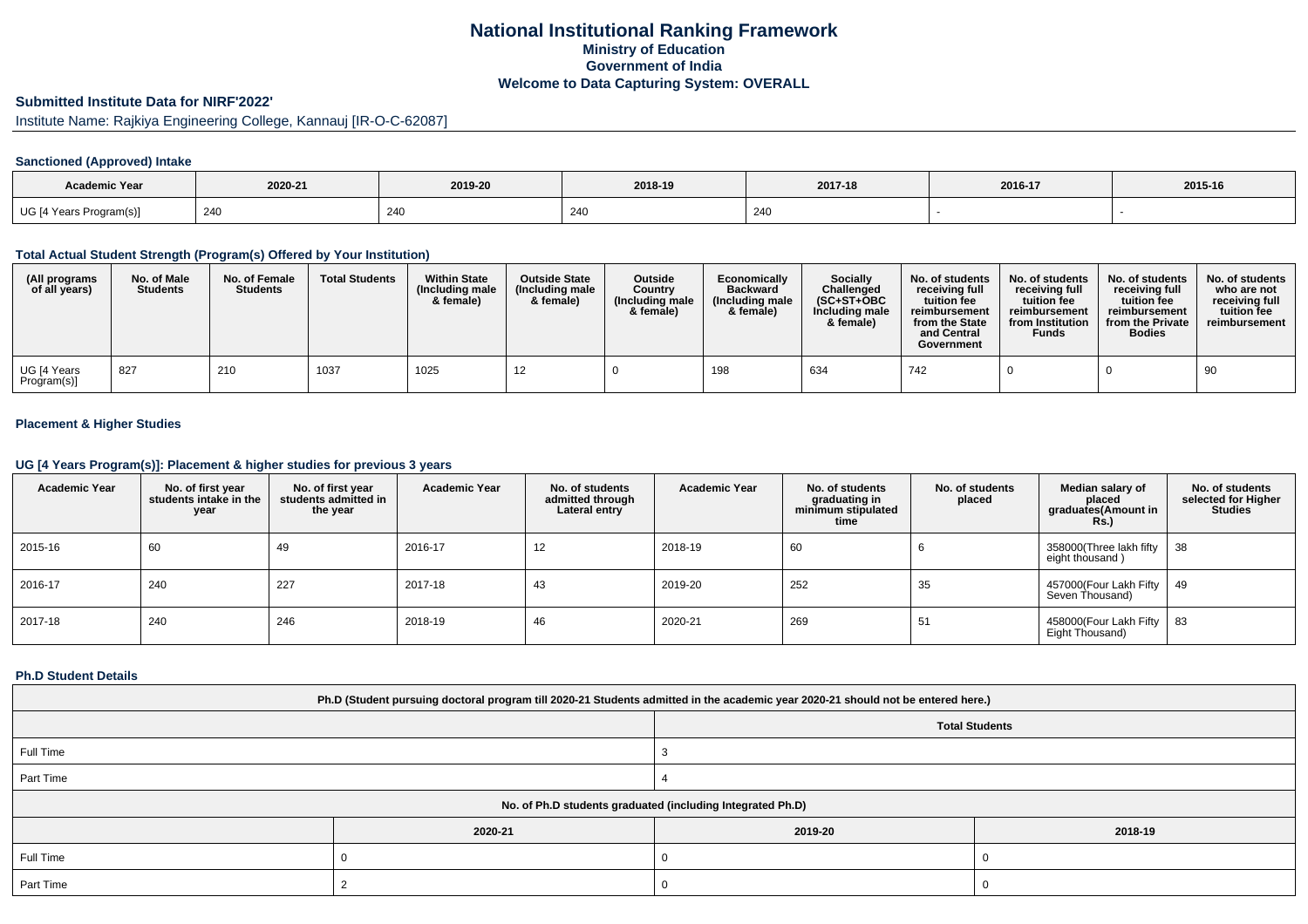| PG (Student pursuing MD/MS/DNB program till 2020-21 Students admitted in the academic year 2021 - 22 should not be entered here) |         |         |  |  |  |
|----------------------------------------------------------------------------------------------------------------------------------|---------|---------|--|--|--|
| Number of students pursuing PG (MD/MS/DNB) program                                                                               |         |         |  |  |  |
| No. of students Graduating in PG (MD/MS/DNB) program                                                                             |         |         |  |  |  |
| 2020-21                                                                                                                          | 2019-20 | 2018-19 |  |  |  |
|                                                                                                                                  |         |         |  |  |  |

#### **Online Education**

| 1. Does all programs/courses were completed on time.                                            |                                                                                       | Yes                                                                            |                                                |  |
|-------------------------------------------------------------------------------------------------|---------------------------------------------------------------------------------------|--------------------------------------------------------------------------------|------------------------------------------------|--|
| 2. Measures taken to complete the syllabus of courses and programs.                             |                                                                                       | All Academic activities held online.                                           |                                                |  |
| 3. The period of delay in completion of syllabus (in months).                                   |                                                                                       |                                                                                |                                                |  |
| 4. The period of delay in conducting exams (in months).                                         |                                                                                       |                                                                                |                                                |  |
| <b>Portal Name</b>                                                                              | No. of students offered online courses which have credit<br>transferred to transcript | Total no, of online courses which have credit transferred<br>to the transcript | Total no. of credits transferred to transcript |  |
| Swayam                                                                                          | 232                                                                                   | 20                                                                             |                                                |  |
| Prutor                                                                                          | 1074                                                                                  |                                                                                | o                                              |  |
| 5. No. of courses developed and available online on Swayam platform by your institution faculty |                                                                                       |                                                                                |                                                |  |

## **Financial Resources: Utilised Amount for the Capital expenditure for previous 3 years**

| <b>Academic Year</b>                                                                                 | 2020-21                                                                      | 2019-20                                                                | 2018-19                                                                        |  |  |  |
|------------------------------------------------------------------------------------------------------|------------------------------------------------------------------------------|------------------------------------------------------------------------|--------------------------------------------------------------------------------|--|--|--|
|                                                                                                      | <b>Utilised Amount</b>                                                       | <b>Utilised Amount</b>                                                 | <b>Utilised Amount</b>                                                         |  |  |  |
| Annual Capital Expenditure on Academic Activities and Resources (excluding expenditure on buildings) |                                                                              |                                                                        |                                                                                |  |  |  |
| Library                                                                                              | 992000 (Nine lakh Ninty Two thousand)                                        | 285000 (Two Lakh eighty five thousand)                                 | 913000 (Nine Lakh thirteen thousand)                                           |  |  |  |
| New Equipment for Laboratories                                                                       | 7289547 (Seventy two lakh Eighty Nine Thousand five hundred<br>fourty seven) | 5063634 (Fifty Lakh Sixty Three Thousand Six hundred Thiry<br>Four)    | 29286000 (Two Crore Ninty Two lakh Eighty Six thousand)                        |  |  |  |
| <b>Engineering Workshops</b>                                                                         | 3168320 (Thirty One Lakh Sixty Eight Thousand Three<br>Hundred twenty)       | 743752 (Seven Lakh Fourty Three Thousand Seven Hundred<br>Fifty Two)   | 988574 (Nine lakh Eighty Eight Thousand Five Hundred<br>Seventy Four)          |  |  |  |
| Other expenditure on creation of Capital Assets (excluding<br>expenditure on Land and Building)      | 1216907 (Twelve Lakh Sixteen thousand Nine Hundred Seven)                    | 1816338 (Eighteen Lakh Sixteen Thousand Three Hundred<br>Thirty Eight) | 25019927 (Two Crore Fifty Lakh Nineteen Thousand Nine<br>Hundred twenty Seven) |  |  |  |

## **Financial Resources: Utilised Amount for the Operational expenditure for previous 3 years**

| <b>Academic Year</b>                                                                                                                                                                            | 2020-21                                                                                 | 2019-20                                                                     | 2018-19                                                                                 |  |  |  |
|-------------------------------------------------------------------------------------------------------------------------------------------------------------------------------------------------|-----------------------------------------------------------------------------------------|-----------------------------------------------------------------------------|-----------------------------------------------------------------------------------------|--|--|--|
|                                                                                                                                                                                                 | <b>Utilised Amount</b>                                                                  | <b>Utilised Amount</b>                                                      | <b>Utilised Amount</b>                                                                  |  |  |  |
| <b>Annual Operational Expenditure</b>                                                                                                                                                           |                                                                                         |                                                                             |                                                                                         |  |  |  |
| Salaries (Teaching and Non Teaching staff)                                                                                                                                                      | 48184275 (Four Crore Eighty One Lakh Eighty Four Thousand<br>Two Hundred Seventy Five ) | 50843404 (Five Crore Eight Lakh Fourty Three Thousand Four<br>Hundred Four) | 35398649 (Three Crore Fifty Three Lakh Ninty Eight Thousand<br>Six Hundred Fourty Nine) |  |  |  |
| Maintenance of Academic Infrastructure or consumables and<br>other running expenditures (excluding maintenance of hostels<br>and allied services, rent of the building, depreciation cost, etc) | 1656003 (Sixteen Lakh Fifty Six Thousand Three)                                         | 1325404 (Thirteen Lakh Twenty Five Thousand Four Hundred<br>Four            | 857565 (Eight Lakh Fifty Seven Thousand Five Hundred Sixty<br>Five )                    |  |  |  |
| Seminars/Conferences/Workshops                                                                                                                                                                  | 187000 (One lakh Eighty Seven Thousand)                                                 | 386230 (Three Lakh Eighty Six Thousand two Hundred Thiry)                   | 159320 (One Lakh Fifity Nine thousand three hundred twenty)                             |  |  |  |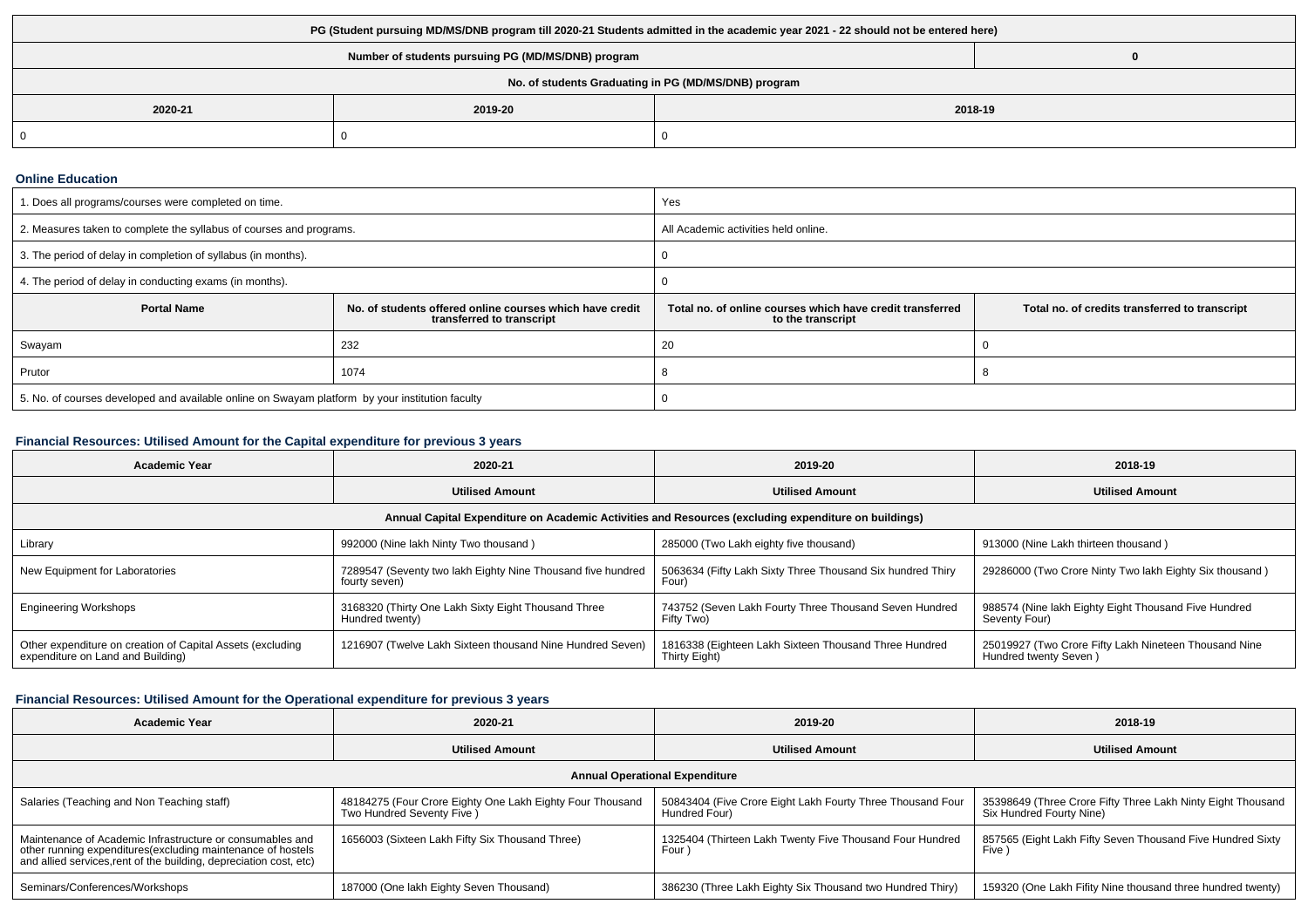|   | ۰ |
|---|---|
|   |   |
| I |   |
|   |   |

| Calendar year            | 2020 | 2019 | 2018 |
|--------------------------|------|------|------|
| No. of Patents Published |      |      |      |
| No. of Patents Granted   |      |      |      |

### **Sponsored Research Details**

| <b>Financial Year</b>                    | 2020-21 | 2019-20                   | 2018-19 |
|------------------------------------------|---------|---------------------------|---------|
| Total no. of Sponsored Projects          |         |                           |         |
| Total no. of Funding Agencies            |         |                           |         |
| Total Amount Received (Amount in Rupees) |         | 430000                    |         |
| Amount Received in Words                 | Zero    | Four lakh thirty thousand | Zero    |

### **Consultancy Project Details**

| <b>Financial Year</b>                    | 2020-21 | 2019-20 | 2018-19 |
|------------------------------------------|---------|---------|---------|
| Total no. of Consultancy Projects        |         |         |         |
| Total no. of Client Organizations        |         |         |         |
| Total Amount Received (Amount in Rupees) |         |         |         |
| Amount Received in Words                 | Zero    | Zero    | Zero    |

### **Executive Development Program/Management Development Programs**

| <b>Financial Year</b>                                                               | 2020-21 | 2019-20 | 2018-19 |
|-------------------------------------------------------------------------------------|---------|---------|---------|
| Total no. of Executive Development Programs/ Management<br>Development Programs     |         |         |         |
| Total no. of Participants                                                           |         |         |         |
| Total Annual Earnings (Amount in Rupees)(Excluding Lodging<br>  & Boarding Charges) | - 0     |         |         |
| Total Annual Earnings in Words                                                      | Zero    | Zero    | Zero    |

## **PCS Facilities: Facilities of physically challenged students**

| 1. Do your institution buildings have Lifts/Ramps?                                                                                                         | Yes, more than 80% of the buildings |
|------------------------------------------------------------------------------------------------------------------------------------------------------------|-------------------------------------|
| 2. Do your institution have provision for walking aids, including wheelchairs and transportation from one building to another for<br>handicapped students? | Yes                                 |
| 3. Do your institution buildings have specially designed toilets for handicapped students?                                                                 | Yes, more than 80% of the buildings |

#### **Accreditation**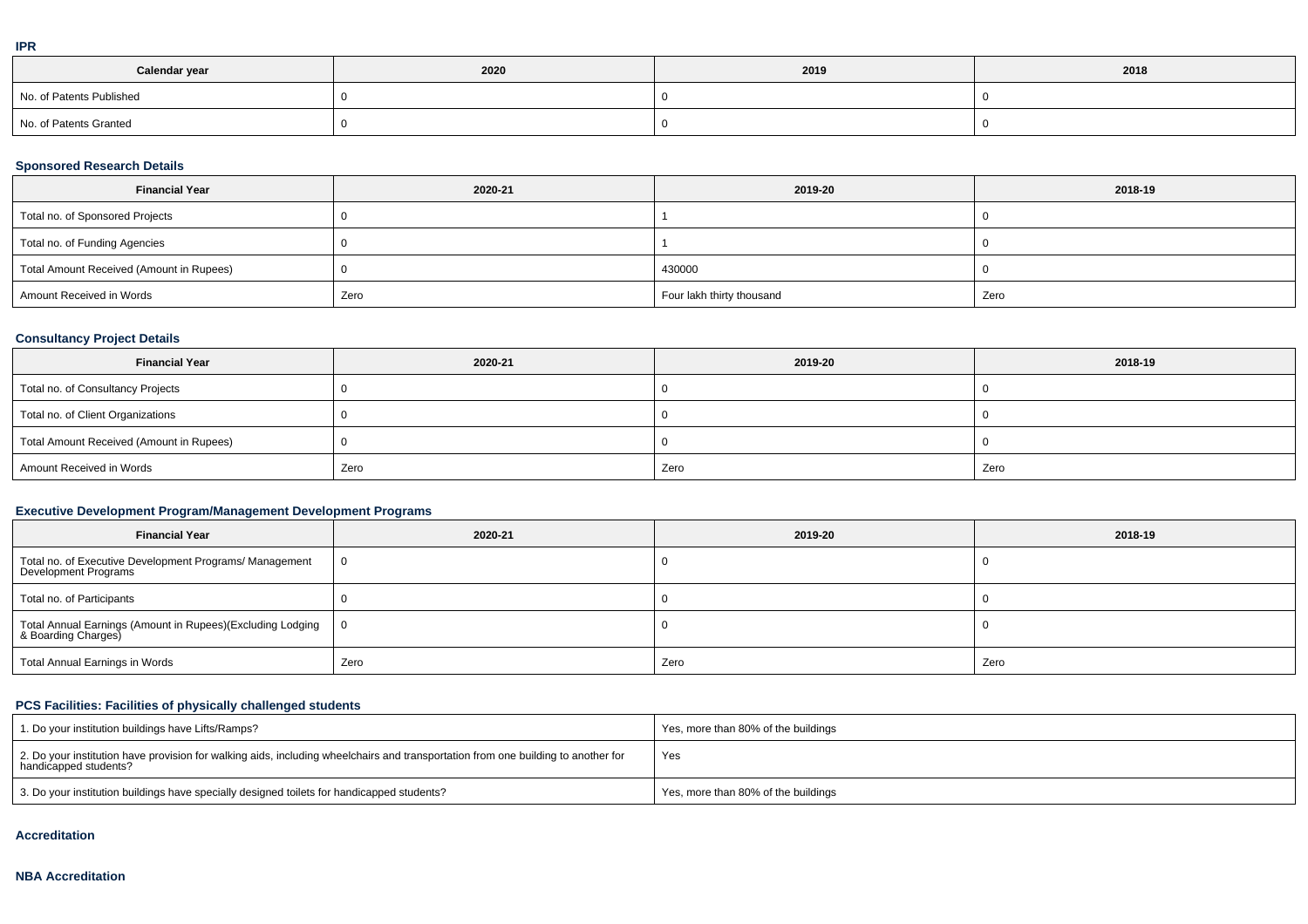| 1. Does your institute have a valid NBA Accreditation? |  |
|--------------------------------------------------------|--|
|                                                        |  |

expression of the contract of the contract of the contract of the contract of the contract of the contract of the contract of the contract of the contract of the contract of the contract of the contract of the contract of

### **NAAC Accreditation**

1. Does your institute have a valid NAAC Accreditation?

# expression of the contract of the contract of the contract of the contract of the contract of the contract of the contract of the contract of the contract of the contract of the contract of the contract of the contract of

## **Faculty Details**

| Srno           | Name                                 | Age | Designation                | Gender | Qualification | <b>Experience (In</b><br>Months) | Currently working<br>with institution? | <b>Joining Date</b> | <b>Leaving Date</b>      | <b>Association type</b> |
|----------------|--------------------------------------|-----|----------------------------|--------|---------------|----------------------------------|----------------------------------------|---------------------|--------------------------|-------------------------|
| 1              | Abdul Gani                           | 27  | <b>Assistant Professor</b> | Male   | M.Tech        | 30                               | No                                     | 01-08-2019          | 30-10-2021               | Adhoc / Contractual     |
| $\overline{2}$ | Amit Kumar Singh<br>chauhan          | 38  | <b>Assistant Professor</b> | Male   | M.Tech        | 128                              | Yes                                    | 08-12-2017          | $\overline{a}$           | Regular                 |
| 3              | Amit vikram                          | 40  | <b>Assistant Professor</b> | Male   | M.Tech        | 12                               | No                                     | 17-07-2020          | 30-06-2021               | Adhoc / Contractual     |
| $\overline{4}$ | Archana Sharma                       | 27  | <b>Assistant Professor</b> | Female | M.Tech        | 24                               | Yes                                    | 06-09-2021          |                          | Adhoc / Contractual     |
| 5              | Archana Verma                        | 32  | <b>Assistant Professor</b> | Female | M.Tech        | 54                               | Yes                                    | 08-12-2017          | $\overline{\phantom{a}}$ | Regular                 |
| 6              | Arstu Gautam                         | 28  | <b>Assistant Professor</b> | Male   | M.Tech        | 60                               | Yes                                    | 08-12-2017          | $\sim$                   | Regular                 |
| $\overline{7}$ | Arun Kumar Rai                       | 30  | <b>Assistant Professor</b> | Male   | M.Tech        | 60                               | Yes                                    | 04-01-2021          | $\sim$                   | Adhoc / Contractual     |
| 8              | Ashish Kumar Rao                     | 32  | <b>Assistant Professor</b> | Male   | M.Tech        | 72                               | Yes                                    | 08-09-2019          | $\sim$                   | Adhoc / Contractual     |
| 9              | Ashish Kumar Singh                   | 36  | <b>Assistant Professor</b> | Male   | M.Tech        | 156                              | No                                     | 27-08-2019          | 30-06-2021               | Adhoc / Contractual     |
| 10             | Ashwini Kumar<br>upadhyay            | 33  | <b>Assistant Professor</b> | Male   | M.Tech        | 42                               | Yes                                    | 08-12-2017          | $\overline{\phantom{a}}$ | Regular                 |
| 11             | Atul Kumar Lal                       | 32  | Assistant Professor        | Male   | M.Tech        | 84                               | Yes                                    | 07-09-2021          |                          | Adhoc / Contractual     |
| 12             | Atul Kumar Pal                       | 30  | <b>Assistant Professor</b> | Male   | M.Tech        | 84                               | No                                     | 24-07-2019          | 30-06-2020               | Adhoc / Contractual     |
| 13             | Dr Akash Agarwal                     | 35  | <b>Assistant Professor</b> | Male   | Ph.D          | 138                              | Yes                                    | 07-12-2017          | $\overline{\phantom{a}}$ | Regular                 |
| 14             | Dr Anurag Shukla                     | 31  | <b>Assistant Professor</b> | Male   | Ph.D          | 64                               | Yes                                    | 08-12-2017          | $\mathbf{u}$             | Regular                 |
| 15             | Dr Arun Kumar<br>Singh               | 46  | Associate Professor        | Male   | Ph.D          | 252                              | Yes                                    | 08-12-2017          | $\sim$                   | Regular                 |
| 16             | Dr Bachu<br>Dushmantu kumar<br>Patro | 50  | Associate Professor        | Male   | Ph.D          | 300                              | Yes                                    | 08-12-2017          | $\sim$                   | Regular                 |
| 17             | Dr Chhaya Singh                      | 43  | <b>Assistant Professor</b> | Female | Ph.D          | 84                               | Yes                                    | 08-12-2017          | $\sim$                   | Regular                 |
| 18             | Dr Deepak Singh                      | 36  | Assistant Professor        | Male   | Ph.D          | 144                              | Yes                                    | 31-07-2019          | $\ddot{\phantom{a}}$     | Adhoc / Contractual     |
| 19             | Dr Ravish Singh<br>Rajput            | 46  | <b>Assistant Professor</b> | Male   | Ph.D          | 180                              | Yes                                    | 08-12-2017          | $\sim$                   | Regular                 |
| 20             | Dr Shimpi Singh<br>Jadon             | 36  | <b>Assistant Professor</b> | Male   | Ph.D          | 132                              | Yes                                    | 11-12-2017          | $\overline{\phantom{a}}$ | Regular                 |
| 21             | Dr Sudhir Kumar                      | 37  | Assistant Professor        | Male   | Ph.D          | 102                              | Yes                                    | 09-09-2021          | $\sim$                   | Adhoc / Contractual     |
| 22             | Dr Vivek Srivastava                  | 36  | <b>Assistant Professor</b> | Male   | Ph.D          | 156                              | Yes                                    | 08-12-2017          | $\sim$                   | Regular                 |
| 23             | Gaurish Joshi                        | 32  | <b>Assistant Professor</b> | Male   | M.Tech        | 81                               | Yes                                    | 13-12-2017          | $\sim$                   | Regular                 |
| 24             | Hrishikesh Kumar<br>Singh            | 26  | <b>Assistant Professor</b> | Male   | M.Tech        | 30                               | Yes                                    | 06-09-2021          | $\sim$                   | Adhoc / Contractual     |